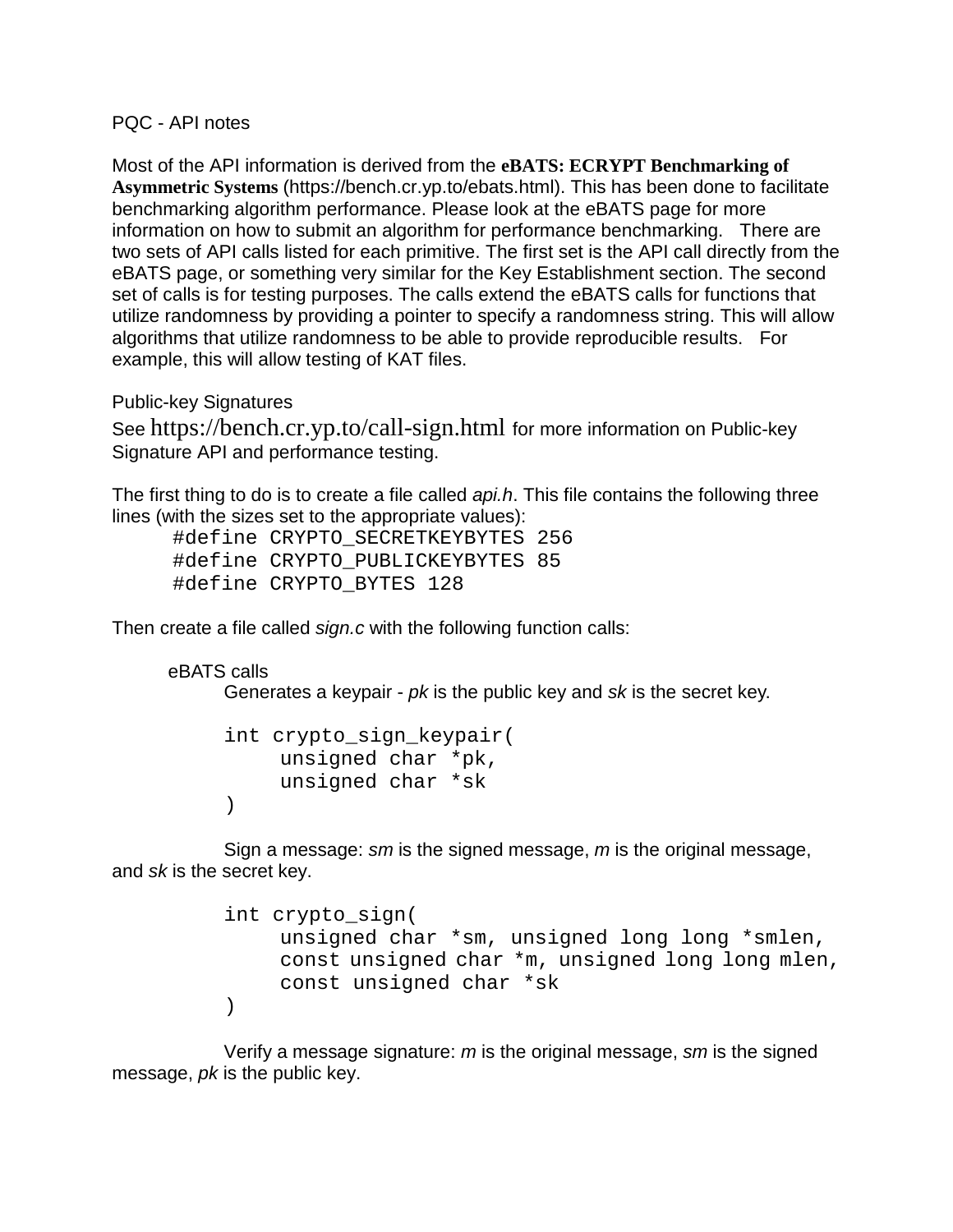```
int crypto_sign_open(
              unsigned char *m, unsigned long long *mlen,
              const unsigned char *sm, unsigned long long 
smlen,
              const unsigned char *pk
         )
    KAT calls
         int crypto_sign_keypair_KAT(
              unsigned char *pk,
              unsigned char *sk,
              unsigned char *randomness
         )
         int crypto_sign_KAT(
              unsigned char *sm, unsigned long long *smlen,
              const unsigned char *m, unsigned long long mlen,
              const unsigned char *sk,
              unsigned char *randomness
         )
```
Public-key Encryption

See https://bench.cr.yp.to/call-encrypt.html for more information on Public-key Encryption API and performance testing.

The first thing to do is to create a file called *api.h*. This file contains the following three lines (with the sizes set to the appropriate values):

```
 #define CRYPTO_SECRETKEYBYTES 256
 #define CRYPTO_PUBLICKEYBYTES 64
 #define CRYPTO_BYTES 48
```
Then create a file called *encrypt.c* with the following function calls:

```
eBATS calls
      Generates a keypair - pk is the public key and sk is the secret key.
      int crypto_encrypt_keypair(
```

```
unsigned char *pk,
     unsigned char *sk
\left( \right)
```
Encrypt a plaintext: *c* is the ciphertext, *m* is the plaintext, and *pk* is the public key.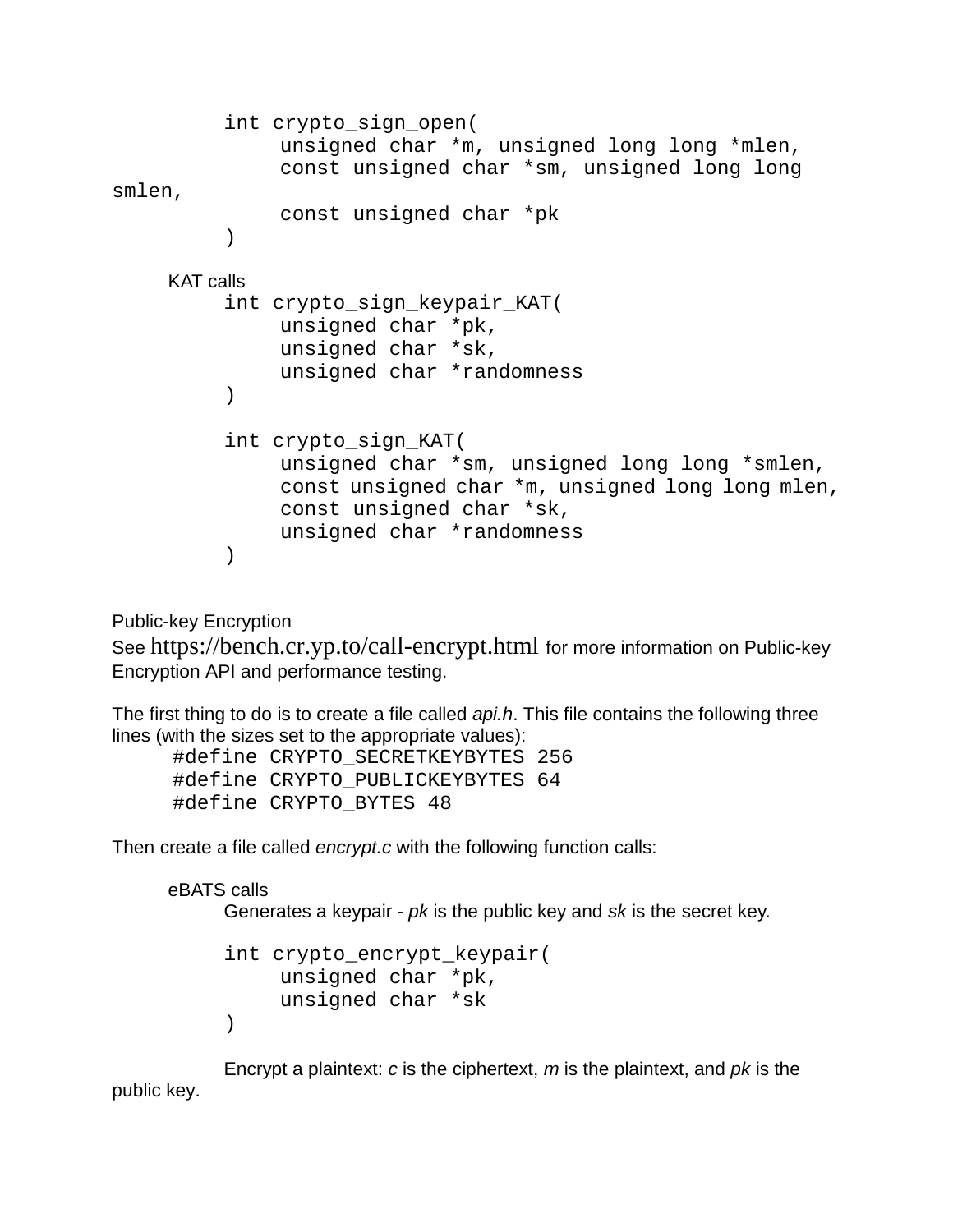```
int crypto_encrypt(
    unsigned char *c,unsigned long long *clen,
    const unsigned char *m,unsigned long long mlen,
    const unsigned char *pk
\left( \right)
```
Decrypt a ciphertext: *m* is the plaintext, *c* is the ciphertext, and *sk* is the secret key.

```
int crypto_encrypt_open(
    unsigned char *m,unsigned long long *mlen,
    const unsigned char *c,unsigned long long clen,
    const unsigned char *sk
)
```
KAT calls

```
int crypto_encrypt_keypair_KAT(
    unsigned char *pk,
    unsigned char *sk,
    unsigned char *randomness
)
int crypto_encrypt_KAT(
    unsigned char *c,unsigned long long *clen,
    const unsigned char *m,unsigned long long mlen,
    const unsigned char *pk,
    unsigned char *randomness
\left( \right)
```
Key Establishment

The calls in the eBATS specification do not meet the calls specified in the call for algorithms. However, attempts were made to match the specifications for the other algorithms. (For reference, see https://bench.cr.yp.to/call-dh.html for more information on Public-key Diffie-Hellman API and performance testing.)

The first thing to do is to create a file called *api.h*. This file contains the following three lines (with the sizes set to the appropriate values):

```
 #define CRYPTO_SECRETKEYBYTES 192
 #define CRYPTO_PUBLICKEYBYTES 64
 #define CRYPTO_BYTES 64
```
Then create a file called *keyestablishment.c* with the following function calls: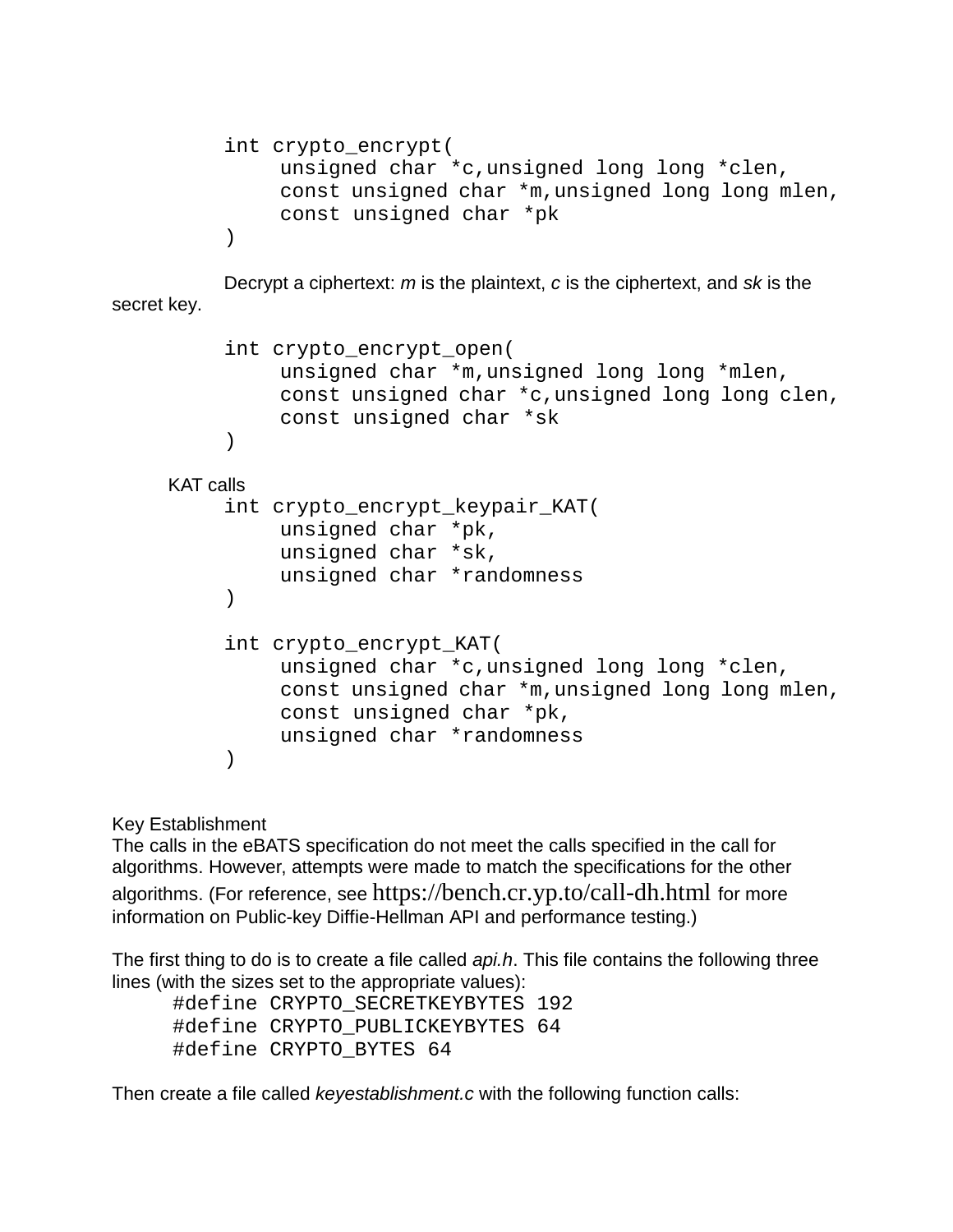eBATS-like calls

Generate an *initiator* key-establishment message: *kei* is the *initiator's* key exchange message and *ski* is the secret key of the *initiator*.

```
int crypto_keyestablishment_initiator_generate(
     unsigned char *kei,
     unsigned char *ski
\left( \right)
```
Generate a *responder* key-establishment message: *ker* is the responder's key exchange message, *skr* is the *responder's* secret key, and *kei i*s the *initiator's* key exchange message.

```
int crypto_keyestablishment_responder_generate(
    unsigned char *ker,
    unsigned char *skr,
    const unsigned char *kei
)
```
*Initiator* recovery of the shared secret: *ss* is the shared secret, *ker* is the *responder's* key exchange message, and *ski* is secret key of *initiator*.

```
int crypto_keyestablishment_initiator_recover(
    unsigned char *ss,
    const unsigned char *ker,
    const unsigned char *ski
\lambda
```
*Responder* recovery of the shared secret: *ss* is the shared secret, *kei* is the *initiator's* key exchange message, and *skr* is secret key of *responder*.

```
int crypto_keyestablishment_responder_recover(
    unsigned char *ss,
    const unsigned char *kei,
    const unsigned char *skr
)
```
KAT calls

```
int crypto_keyestablishment_initiator_generate_KAT(
    unsigned char *kei,
    unsigned char *ski,
```